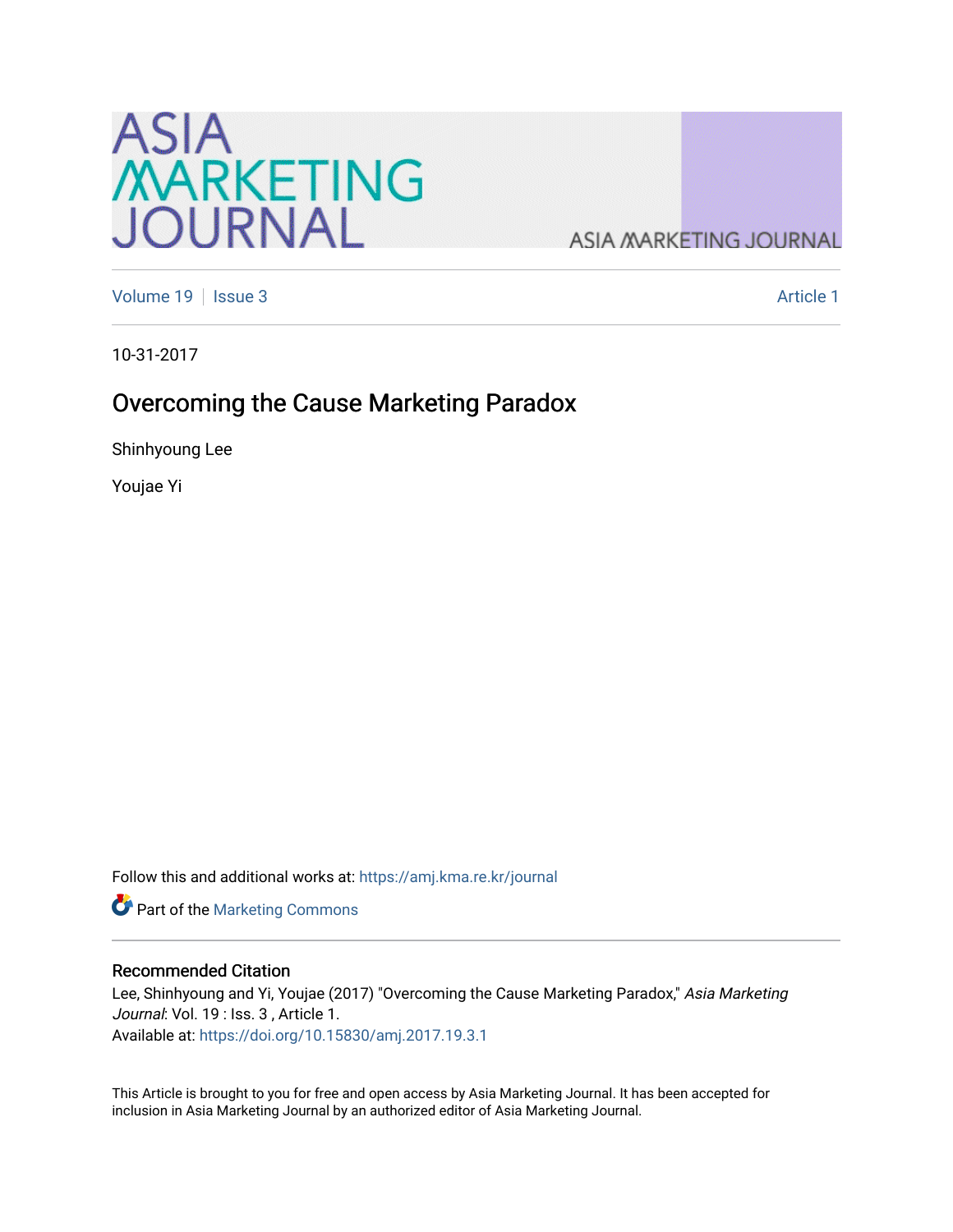# Overcoming the Cause Marketing Paradox: The Effect of Nostalgia on Charitable Giving and Happiness\*

Shinhyoung Lee\*\* Youjae Yi\*\*\*

The current research examines whether and when cause marketing, whereby firms link product sales to the support of a charity or cause, can increase charitable giving and happiness. Previous research suggests that cause marketing might reduce charitable giving and happiness among consumers. However, the present research finds the opposite result by introducing nostalgia as a moderator; cause marketing can enhance consumers' charity giving when their nostalgia is triggered. Moreover, results show that charitable giving increased by cause marketing improves feelings of happiness, suggesting that people view charitable behavior as a means of enhancing happiness. Interestingly, charitable giving and happiness are promoted by the situational priming of nostalgic events, but not by chronic individual differences such as nostalgia proneness.

Key words: cause marketing, cause marketing paradox, nostalgia, charitable giving, happiness

# Ⅰ. Introduction

TOMS is not only known as a brand that provides comfortable and fashionable shoes, eyewear, and apparels, but also famous for its business model based on cause marketing. Under the slogan "one for one," TOMS promises "with every product you purchase, TOMS will help a person in need." It means that when a consumer buys a pair of shoes at TOMS, the company gives a pair of shoes to a child in developing countries. Then, a question might arise. If a consumer who has participated in a cause by purchasing items at TOMS were subsequently invited to donate to a charity, what would the consumer's donation intention be? Cause marketing or cause-related marketing

<sup>\*</sup> This research was supported by the Institute of Management Research, Seoul National University

<sup>\*\*</sup> Doctoral Candidate, College of Business Administration, Seoul National University (shinny11@gmail.com)

<sup>\*\*\*</sup> Professor of Marketing, College of Business Administration, Seoul National University (youjae@snu.ac.kr), Corresponding Author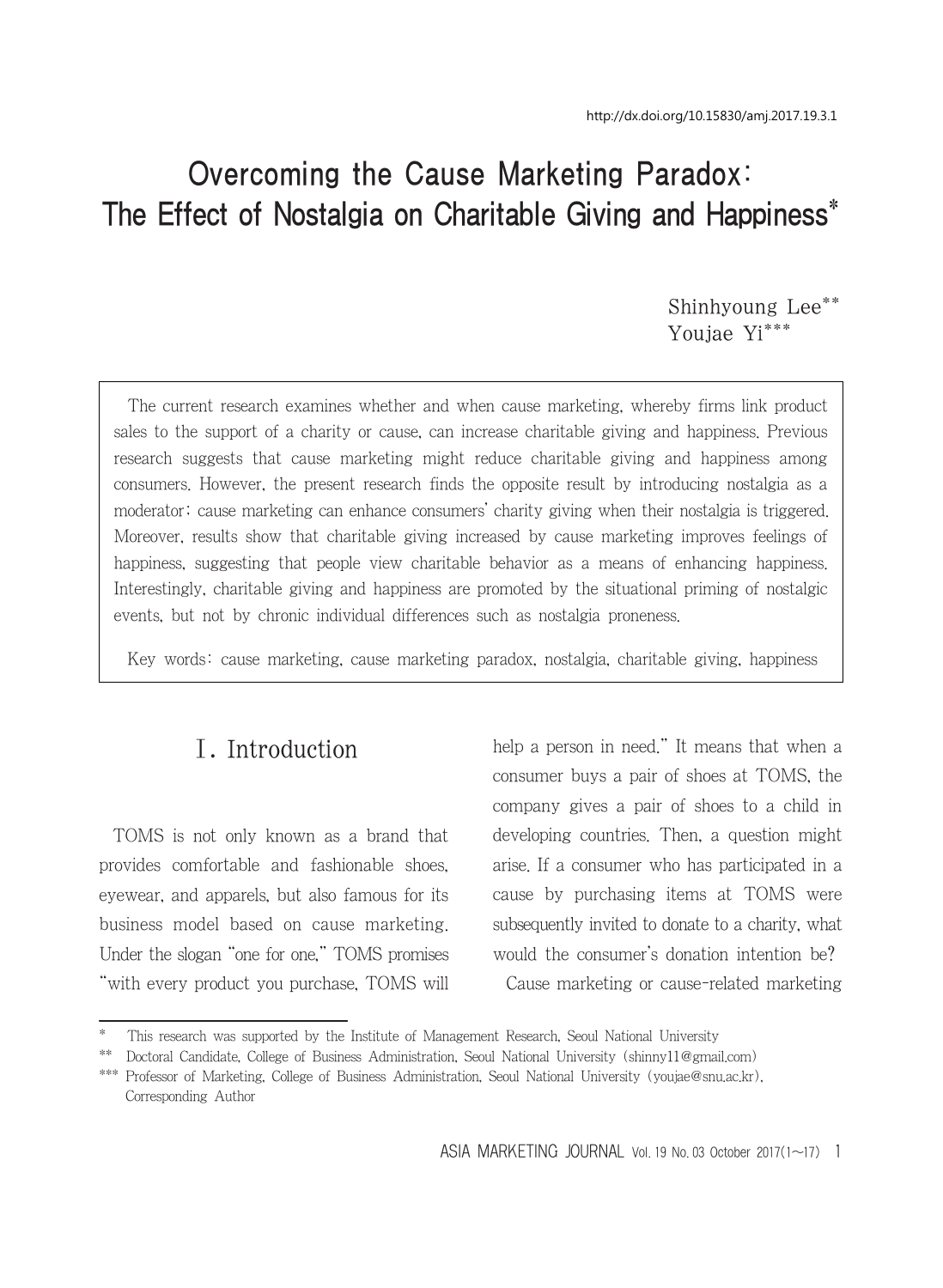(CM) links "product sales to support of a charity or cause" (Varadarajan & Menon, 1988; cited in Robinson, Irmak, & Jayachandran, 2012, p. 126). Numerous firms adopt cause marketing today so as not only to improve sales performance but also to promote charitable activities. In this sense, although people regard cause marketing as one type of corporate social responsibility (CSR), it is distinct from many other charitable activities such as direct donations involving obvious costs. Since consumers obtain a product in return for participating in cause marketing, this prosocial behavior can be regarded as a form of "shopping" rather than pure "giving."

Drawing on this characteristic of cause marketing, prior research investigated how cause marketing affects individuals' subsequent donations. Contrary to general beliefs or expectations, Krishna (2011) suggests that purchasing a CM product can decrease subsequent donations from individuals. This phenomenon is explained by the view that the motive for participating in cause marketing activates egoistic altruism rather than empathetic altruism, negatively affecting direct donations and happiness. According to the literature on the motivation for prosocial behavior (Batson & Shaw, 1991; Cialdini et al., 1987), egoistic (selfish) altruism and empathetic (selfless) altruism are different in terms of their intended goals. Egoistic altruism regards helping behavior as a means for the ultimate goal of self-benefit, whereas empathetic altruism treats helping others as an ultimate goal rather than as a means of gaining ones' own interest. Since supporting cause marketing provides some tangible benefits to the consumer in return, cause marketing is likely to trigger egoistic altruism that makes individuals focus more on self-benefit and self-utility (Krishna, 2011).

This counterintuitive finding has important implications for corporations implementing cause marketing as a way of fulfilling CSR. Prior research (Krishna, 2011) shows that cause marketing can be non-conducive to making donations and a shot at happiness. Then, a question arises. Does cause marketing always decrease direct donations from individuals? If not, when would cause marketing render a positive effect on subsequent charitable giving? We wish to explore a specific condition in which cause marketing can increase donations.

In this research, we introduce nostalgia, "a personally experienced and valued past" (Zhou, Wildschut, Sedikides, Shi, & Feng, 2011, p. 39), as a moderating variable of the cause marketing–charity giving relationship. This framework is inspired by the prior research (Zhou et al., 2011) showing that nostalgia can promote individuals' intentions to donate to charity. Feeling nostalgic reminds one of significant others in close relationships and further strengthens a sense of social connectedness (Wildschut, Sedikides, Arndt, & Routledge, 2006; Zhou, Sedikides, Wildschut, & Gao, 2008). Thus, recalling nostalgic memories can increase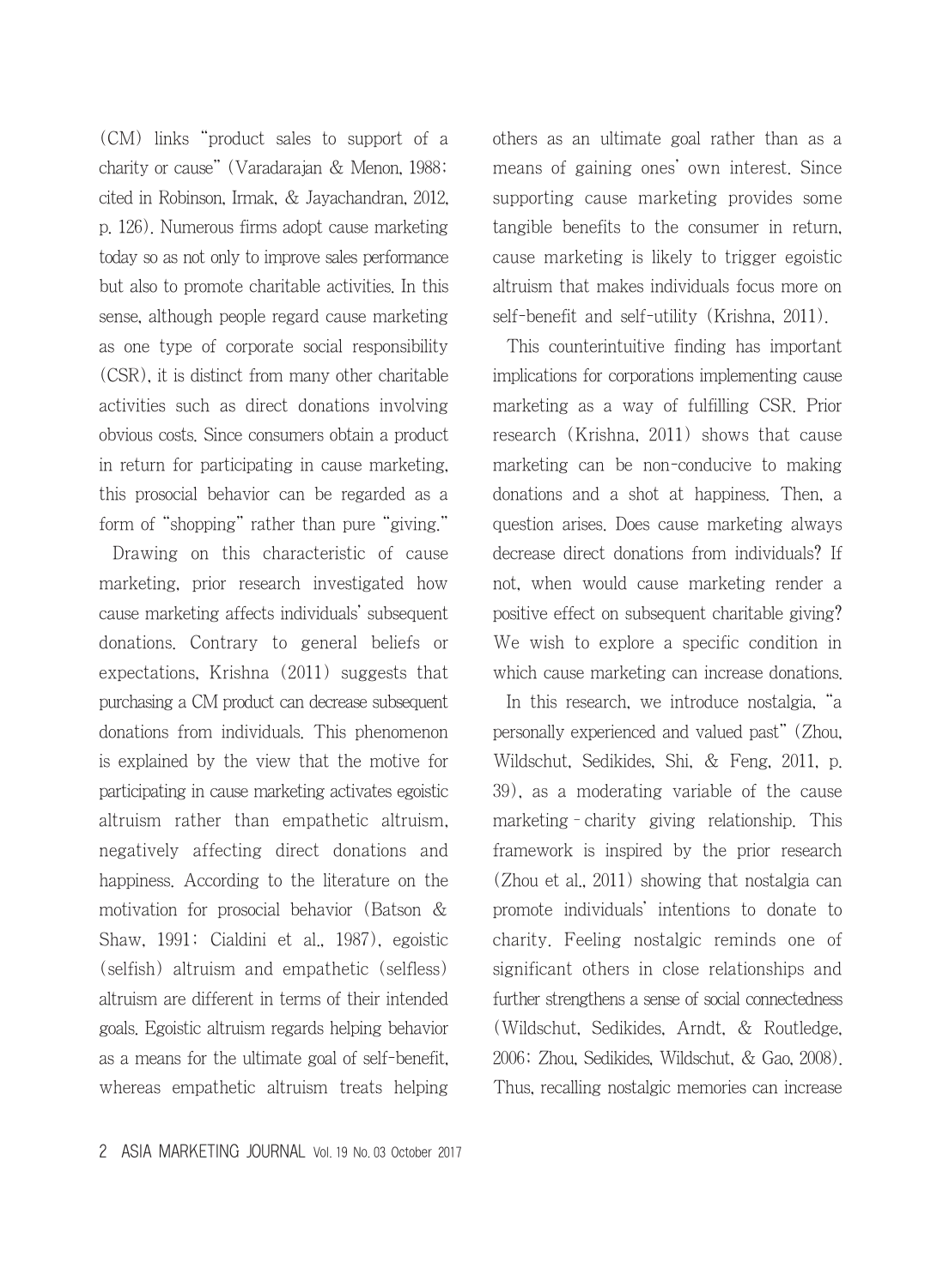one's willingness to help others (Zhou et al., 2011). We can further expect that cause marketing for nostalgic products (as opposed to contemporary products) may increase subsequent charity giving and happiness. Since the consumption of a nostalgic product can help restore one's feeling of belongingness and enhance a sense of social connection (Loveland, Smeesters, & Mandel, 2010), we propose that if nostalgic elements are added to the CM product, they would positively change the impact of cause marketing on subsequent charity giving and happiness.

The purpose of this article is to investigate how we overcome the cause marketing paradox (Krishna, 2011), hypothesizing that cause marketing can increase subsequent donations and happiness when consumers are primed with nostalgia. In addition, since individuals have chronic differences in the degree of engaging in nostalgic recollections, this research also examines the role of nostalgia proneness. The remainder of the article describes a more detailed theoretical background, specific hypotheses, and the empirical work to test our proposition.

# Ⅱ. Theoretical Background

#### 2.1 Cause Marketing Paradox

Cause marketing or cause-related marketing (CM) is defined as "the process of formulating and implementing marketing activities that are characterized by an offer from the firm to contribute a specified amount to a designated cause when customers engage in revenueproviding exchanges that satisfy organizational and individual objectives" (Varadarajan & Menon, 1988, p. 60). Based on the definition above, we distinguish the notion of cause marketing from other types of firms' charitable behavior (e.g., philanthropy), focusing on the attribution of revenue-providing exchanges via purchase of products. This means that, for consumers who purchase a CM product, supporting a cause can be perceived as costless, since they gain the product in need anyway in return for their participation in cause marketing. On the contrary, if consumers support other forms of prosocial behavior such as expenseincurring giving, they may be reluctant to donate to subsequent charity events.

However, prior research (Krishna, 2011) demonstrates that cause marketing purchase may reduce total charitable donations from consumers, even if supporting a cause is costless to the consumers and thereby has no effect on their mental donation budget. That is, 'firm contribution + individual direct donation' decreases direct donations from individuals, which in turn lowers the total donation amount raised for the cause, contrary to our lay beliefs. Moreover, Krishna (2011) suggests that CM purchase has a potential to reduce consumer happiness if consumers substitute charitable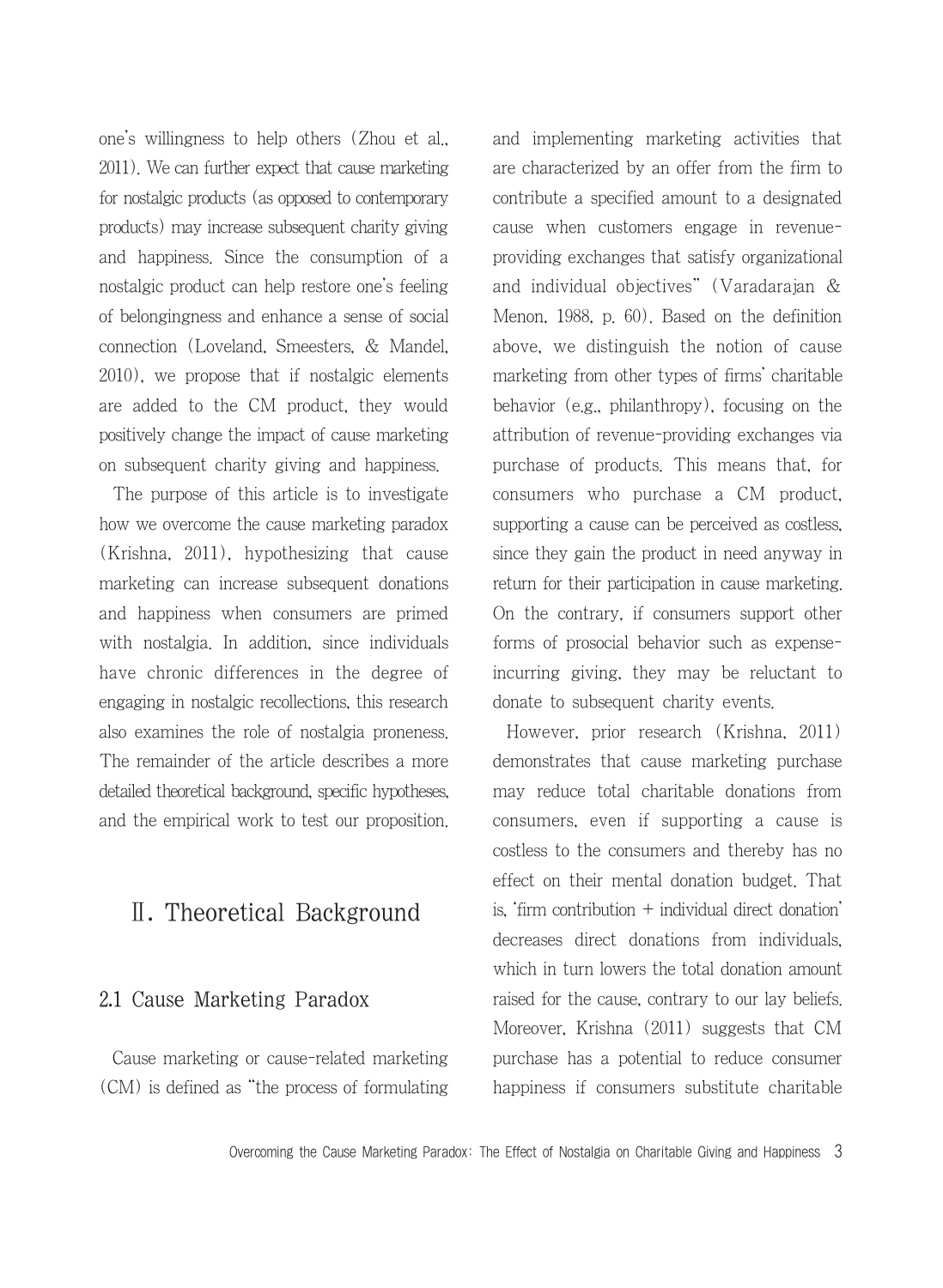giving for cause marketing. In this way, cause marketing and direct donations can be two sides of the same coin, even if they both have a good cause.

To investigate the reasons of these phenomena, we need to look into different aspects of altruistic behavior. Prior studies report that the motivations for prosocial behaviors are composed of two types of altruism: selfish (egoistic) and selfless (empathetic) altruism. Cialdini et al. (1987) suggest the Negative State Relief model by interpreting the motive of helping behavior as an egoistic desire to relieve the sadness of observers rather than that of sufferers. In contrast, Batson (1987) proposes the Empathy-Altruism model by viewing the helping motive as the purely selfless giving guided by an empathic orientation. Taken together, researchers have concluded that there are two types of motivation and goal behind prosocial behaviors (Batson & Shaw, 1991): egoistic (or selfish) altruism that benefits the donor and empathetic (or selfless) altruism that primarily benefits the recipient. The former approach regards the ultimate goal of prosocial acts as self-benefit, with helping others being an instrumental goal. In contrast, the latter approach regards the ultimate goal of prosocial acts as helping itself, with self-benefit being an unexpected outcome (Batson & Shaw, 1991). Since supporting cause marketing inevitably entails the acquisition of a product, cause marketing highlights the nuance of egoistic altruism rather than empathetic altruism. That is to say, consumers purchasing the CM product might have their own interests and utilities in mind, whereas consumers participating in direct donation cannot expect tangible benefits in return. Based on this explanation, prior research suggests the cause marketing paradox (Krishna, 2011), indicating that consumers recognize that their motives are inherently more selfish for cause marketing than for other forms of charitable giving, which in turn decreases subsequent charitable donations and happiness.

Recent investigations in various consumer contexts support the cause marketing paradox. Khan and Dhar (2006) propose that commitment to an altruistic act in a preceding choice can boost a positive self-concept and thus liberate people to choose a more self-indulgent option in subsequent choice. Sachdeva, Iliev, and Medin (2009) suggest that enhancing moral self-worth leads people to feel licensed to behave immorally. Mazar and Zhong (2010) provide evidence that the purchase of green products licenses indulgence in unethical and less altruistic behavior. Beyond the literature on moral regulation and licensing effect, studies directly related to cause marketing indicate the similar effect. Flaherty and Diamond (1999) argue that consumers who purchase products on cause marketing may feel that they have fulfilled their philanthropic obligations, and thus tend not to donate on later occasions. Lichtenstein, Drumwright, and Braig (2004) suggest that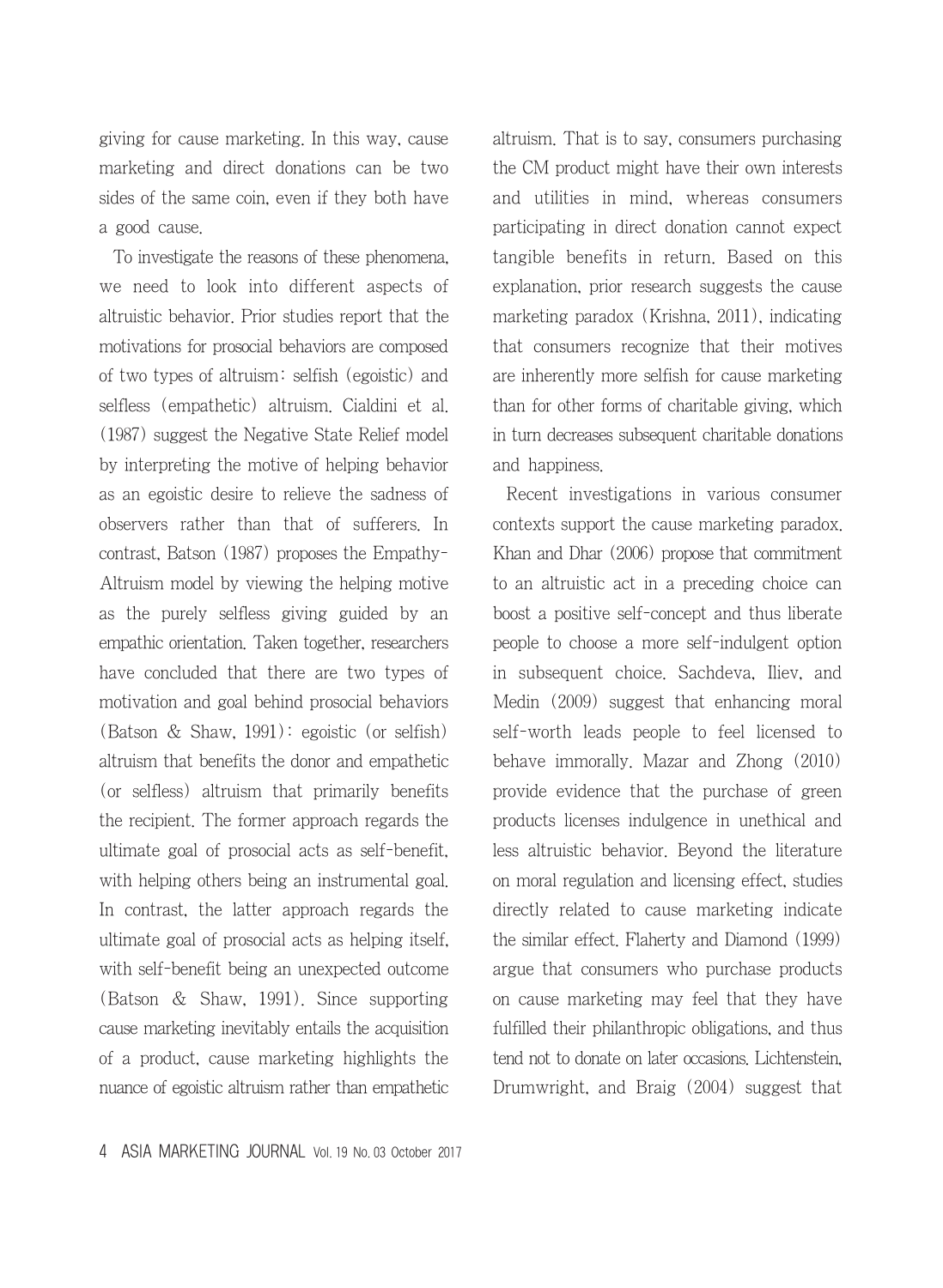supporting charitable causes via CSR programs may decrease individuals' direct donations. In conjunction with these findings, Krishna (2011) explains that consumers may mentally allocate expenditures for cause marketing as charitable giving, eliciting the lower level of philanthropic intentions for subsequent charitable acts. Since her research did not incur any additional cost for supporting a cause, the former activities should not affect consumers' mental donation budgets. However, once egoistic altruism is activated by purchasing a CM product, consumers might be indulged in self-centered activities and feel licensed to cut their donation budgets. All these arguments comprehensively strengthen the proposition of the cause marketing paradox, indicating that cause marketing reduces consumers' direct philanthropy to subsequent charities and thereby total donations raised for the cause.

In terms of the relationship between prosocial behavior and happiness, researchers have shown that charitable behavior enhances the giver's feeling of happiness. Dunn, Aknin, and Norton (2008) find that "spending more of one's income on others predicted greater happiness (p. 1687)." Liu and Aaker (2008) suggest that spending time for charity, which evokes an emotional mind-set, can be a means toward personal happiness, whereas spending money for charity. which evokes a value-maximizing mind-set, can attenuate the giving–happiness relationship. Krishna (2011) interprets the link between charitable giving and happiness as a function of egoistic versus empathetic altruism: namely, substituting cause marketing for direct donation results in lower happiness, facilitating the selfbenefit and self-utility. Taken together, while the pattern of donor's happiness can be predicted in the same way as charitable giving, whether the relationship moves in a positive or negative direction would be determined by the types and/or characteristics of charitable activities.

### 2.2 Nostalgia and Charitable Giving

Nostalgia is defined as "a sentimental longing for a personally experienced and valued past" (Sedikides, Wildschut, & Baden, 2004; cited in Zhou et al., 2011, p. 39). As a social emotion, nostalgic episodes evoke interactions with significant others (Holak & Havlena, 1992), entailing the recollection of momentous life events such as childhoods, graduations, and anniversaries (Wildschut et al., 2006). Therefore, nostalgia makes one reestablish a symbolic connection with close others (Sedikides, Wildschut, Arndt, & Routledge, 2006; Sedikides et al., 2004) and this bolstered social bond affords one's need to belong, thus benefiting self-esteem and a sense of safety and security (Leary & Baumeister, 2000; Mikulincer, Florian, & Hirschberger, 2003).

The social function of nostalgia has been treated importantly in many studies. Baumeister and Leary's (1995) research on the need to belong confirms the strong link between nostalgia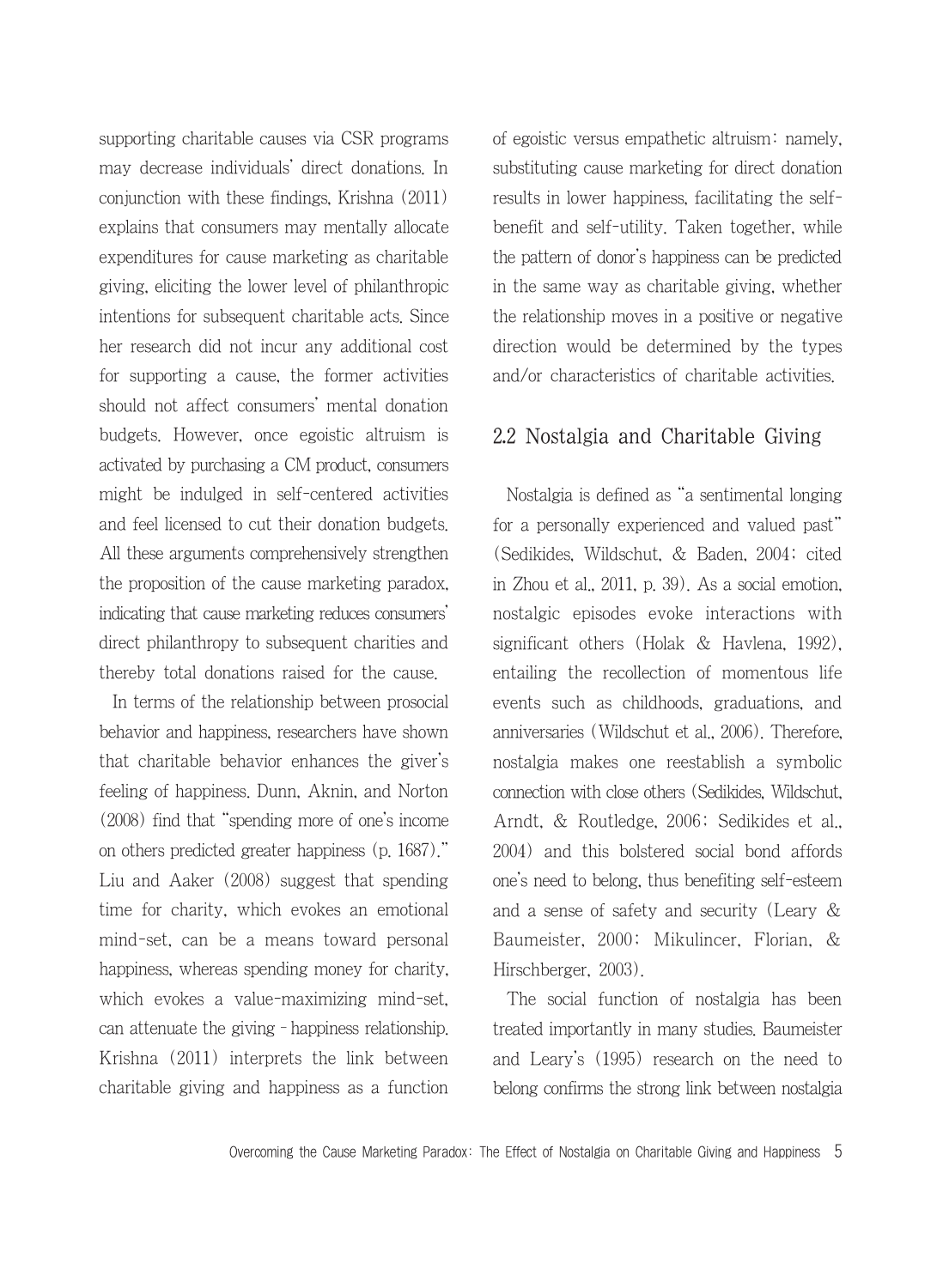and social connectedness. The need to belong not only predicts one's experience of nostalgia but also increases nostalgic propensity (Seehusen et al., 2013). Wildschut et al. (2006) empirically investigate whether nostalgia strengthens social bonds and generates positive affect by reigniting meaningful relationships. Moreover, nostalgia reduces one's loneliness by imbuing social connectedness (Zhou et al., 2008). In sum, feeling socially disconnected generates desire for nostalgia, whereas feeling nostalgic fosters social connectedness. Hence, social connectedness works as both a key consequence and an antecedent of nostalgia (Lasaleta, Sedikides, & Vohs, 2014; Seehusen et al., 2013). All these arguments support the major function of nostalgia reinforcing relational bonds.

Extending the above arguments to the domain of helping behavior, some research has suggested that a sense of social connectedness increases prosocial behavior. Mikulincer, Shaver, Gillath, and Nitzberg (2005) show that the primed attachment security entails greater compassion toward distressed people and more altruistic behavior. Zhou et al. (2011) examine whether nostalgia promotes prosocial behavior such as charity donations and tangible giving. They also find that the mechanism behind the relationship between nostalgia and charitable giving is empathy, not personal distress from witnessing others' suffering. In other words, nostalgia strengthens individuals' intentions to contribute to charity (e.g., helping, volunteering, and donating; Stephan et al., 2014); more importantly, empathy mediates the effect of nostalgia on charitable giving.

# Ⅲ. Hypotheses

This study examines how nostalgia influences the effect of cause marketing on subsequent charitable giving and happiness. Nostalgia is regarded as a preference for things from the past and defined as "a preference (general liking, positive attitude, or favorable affect) toward objects (people, places, or things) that were more common (popular, fashionable, or widely circulated) when one was younger (in early adulthood, in adolescence, in childhood, or even before birth)" (Holbrook & Schindler, 1991, p. 330; 2003, p. 108). According to this conceptualization, nostalgia can be represented by nostalgic things or products above all other recollected vehicles such as people and places.

Since nostalgia promotes charitable intention and tangible giving (Zhou et al., 2011), if someone purchases nostalgic products to participate in cause marketing, he/she will probably not be as parsimonious to donation as a person who purchases contemporary products. Furthermore, we predict that participation in cause marketing (vs. no-CM) under the nostalgia condition leads to higher subsequent charitable giving and happiness. We suggest this prediction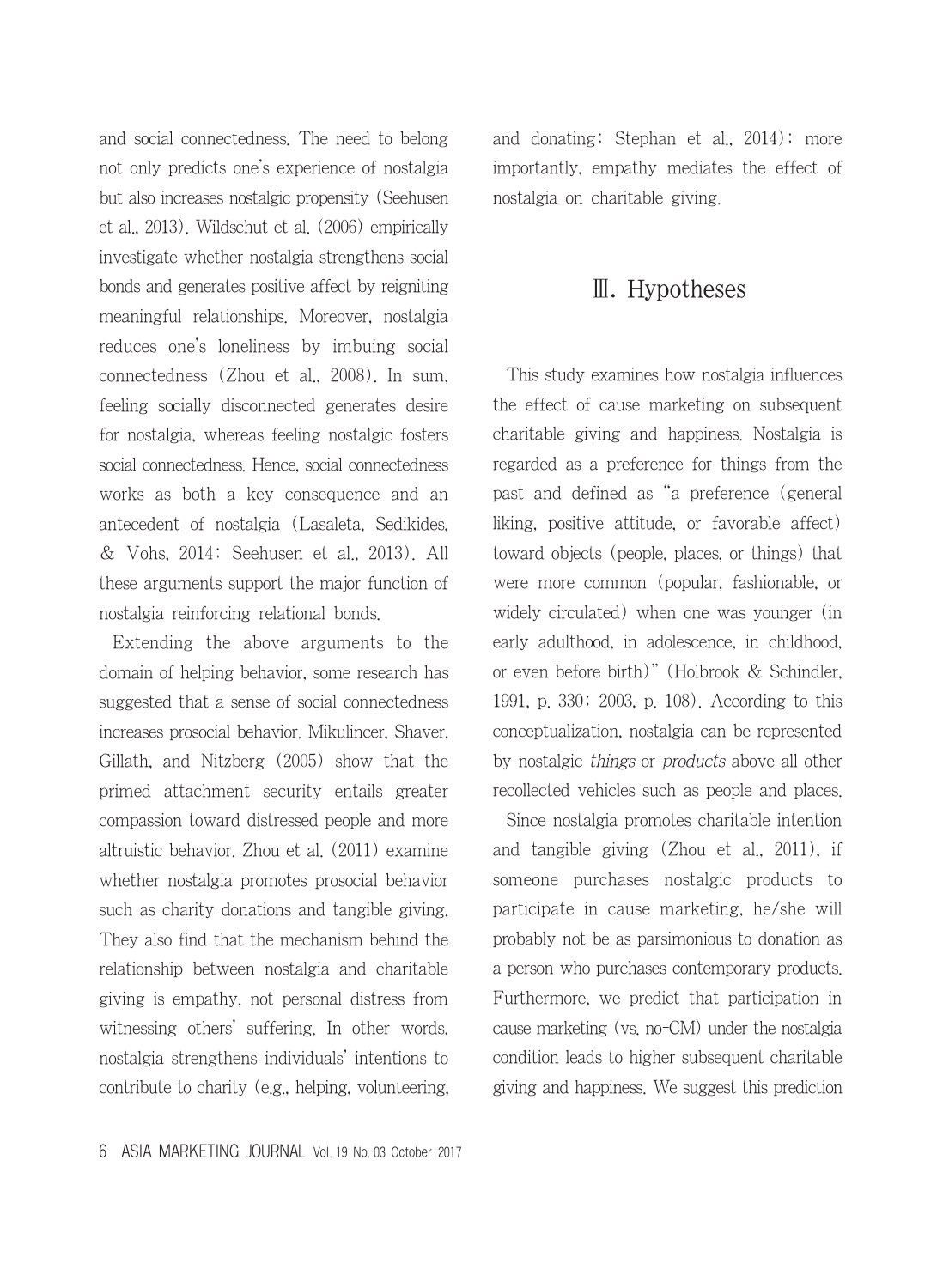based on the memory marker model, a model of consumers' memory for experiences (Ahn, Liu, & Soman, 2009). Similar to Kundera (1999)'s view that "memory does not make films, it makes photographs," Ahn et al. (2009) propose that the human brain generates mental memory markers of the environment when there are cognitive or sensory changes that occur around us. Therefore, these memory markers allow quick and easy recollection of rich experiences especially characterized by vivid stimuli even after a period. Building on this research, we predict that nostalgic episodes represented as tangible products (in the CM condition) can work as a function of memory marker which serves to make nostalgic moments become more vivid and longer in duration. Thus, the expectation is that:

- H1: Under the nostalgia condition,
	- (a) cause marketing (vs. no-CM) has a

positive effect on charitable giving.

(b) cause marketing (vs. no-CM) has a positive effect on happiness.

On the other hand, previous literature (Krishna, 2011) shows that participating in cause marketing triggers egoistic altruism that reduces subsequent charitable giving and happiness. Thus, the following hypothesis is proposed:

H2: Under the control condition,

- (a) cause marketing (vs. no-CM) has little (or a negative) effect on charitable giving.
- (b) cause marketing (vs. no-CM) has little (or a negative) effect on happiness.

Drawing from the previous research, we expect to observe that those two dependent variables (i.e., charitable giving and happiness)

<Figure 1> Conceptual model for the interaction effect of cause marketing and nostalgia on charitable giving and happiness



Overcoming the Cause Marketing Paradox: The Effect of Nostalgia on Charitable Giving and Happiness 7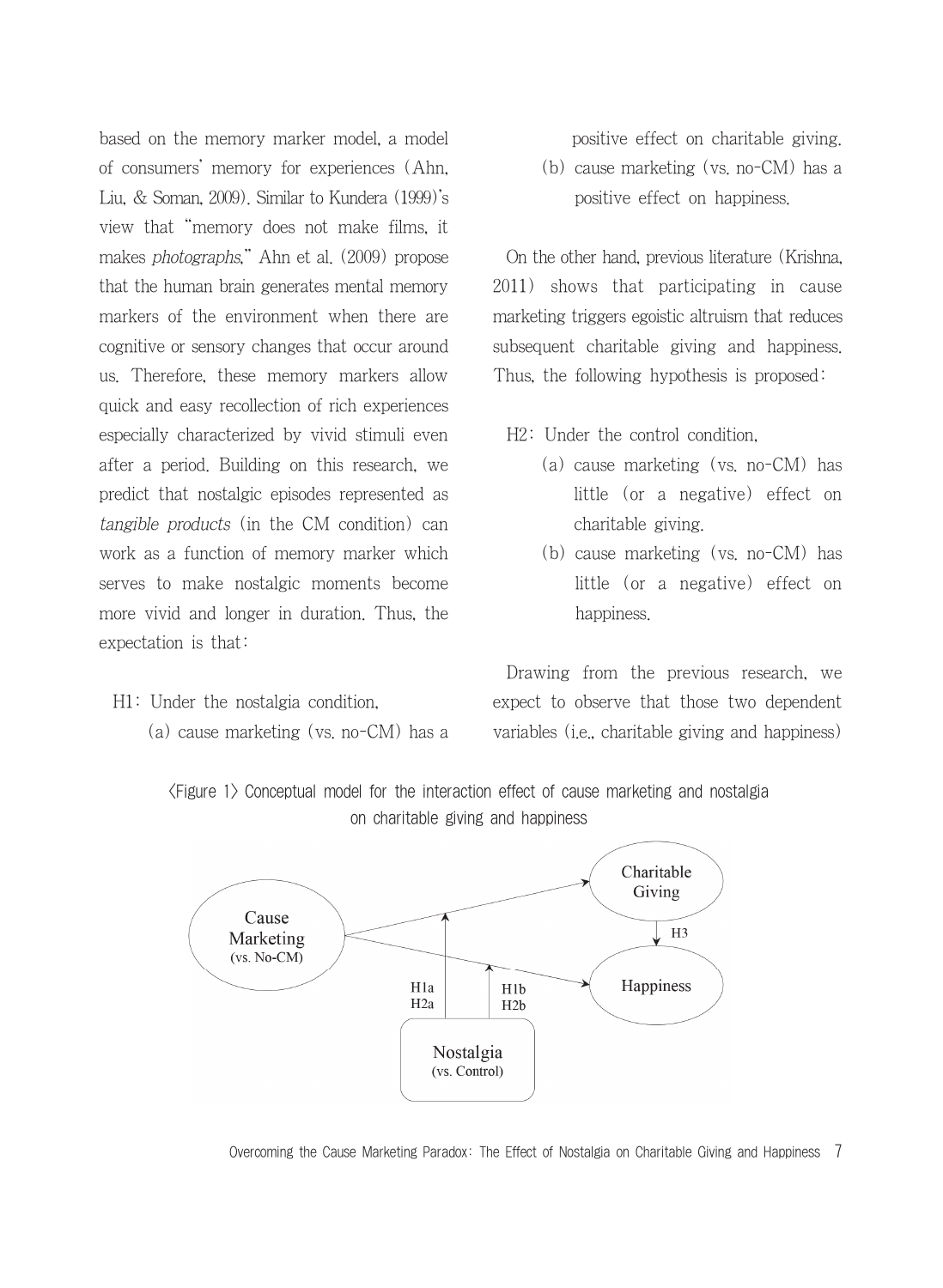tend to move in the same direction. This may indicate that those dependent variables are interrelated. In line with the argument that "giving has been tied to reported states of true happiness" (Harbaugh, Mayr, & Burghart, 2007; Thoits & Hewitt, 2001; Liu & Aaker, 2008, p. 543), we suggest that charitable giving has an effect on happiness, instead of the other way around. Thus, we predict that:

H3: Charitable giving has a positive effect on happiness.

# Ⅳ. Methods

#### 4.1 Participants and Design

A sample of 235 students at a major university (152 females,  $M_{\text{age}} = 22.05$  years, age range: 18 to 40) participated in this study in return for a small gift. The experiment employed a 2 (CM vs. no-CM) x 2 (nostalgia vs. control) between-subjects design. Participants were randomly assigned to one of the four conditions.

## 4.2 Procedure and Materials

Participants read a brief scenario that exposes them to a product either linked to cause marketing or not linked to cause marketing. In this context, nostalgia was induced using a manipulation suggested by Wildschut et al. (2006, study 5; Zhou et al., 2008). Participants in the nostalgia condition read: "Bring to mind a nostalgic event in your life. Specifically, try to think of a past event that makes you feel most nostalgic. Take a few moments to think about the nostalgic event and how it makes you feel." Participants in the control condition read: "Bring to mind an ordinary event in your daily life – an event that took place in the last week. Take a few moments to think about the ordinary event and how it makes you feel." To intensify the effect of this manipulation, we asked participants to describe their specific experiences in detail so that they could more vividly reflect on the events and their feelings. Participants then listed four event-relevant keywords as the previous research conducted.

Next, participants recalled the given scenario again, assuming a hypothetical shopping situation either linked or not linked to cause marketing. Participants had to recollect any one item for themselves and then to describe the reason for choosing the particular product. After reading the scenarios, participants responded to a manipulation check (Wildschut et al., 2006) assessing their feelings of nostalgia: "Right now, I am feeling quite nostalgic" and "Right now, I am having nostalgic feelings" (7-point scales;  $1 =$  strongly disagree,  $7 =$  strongly agree;  $\alpha = .94$ ).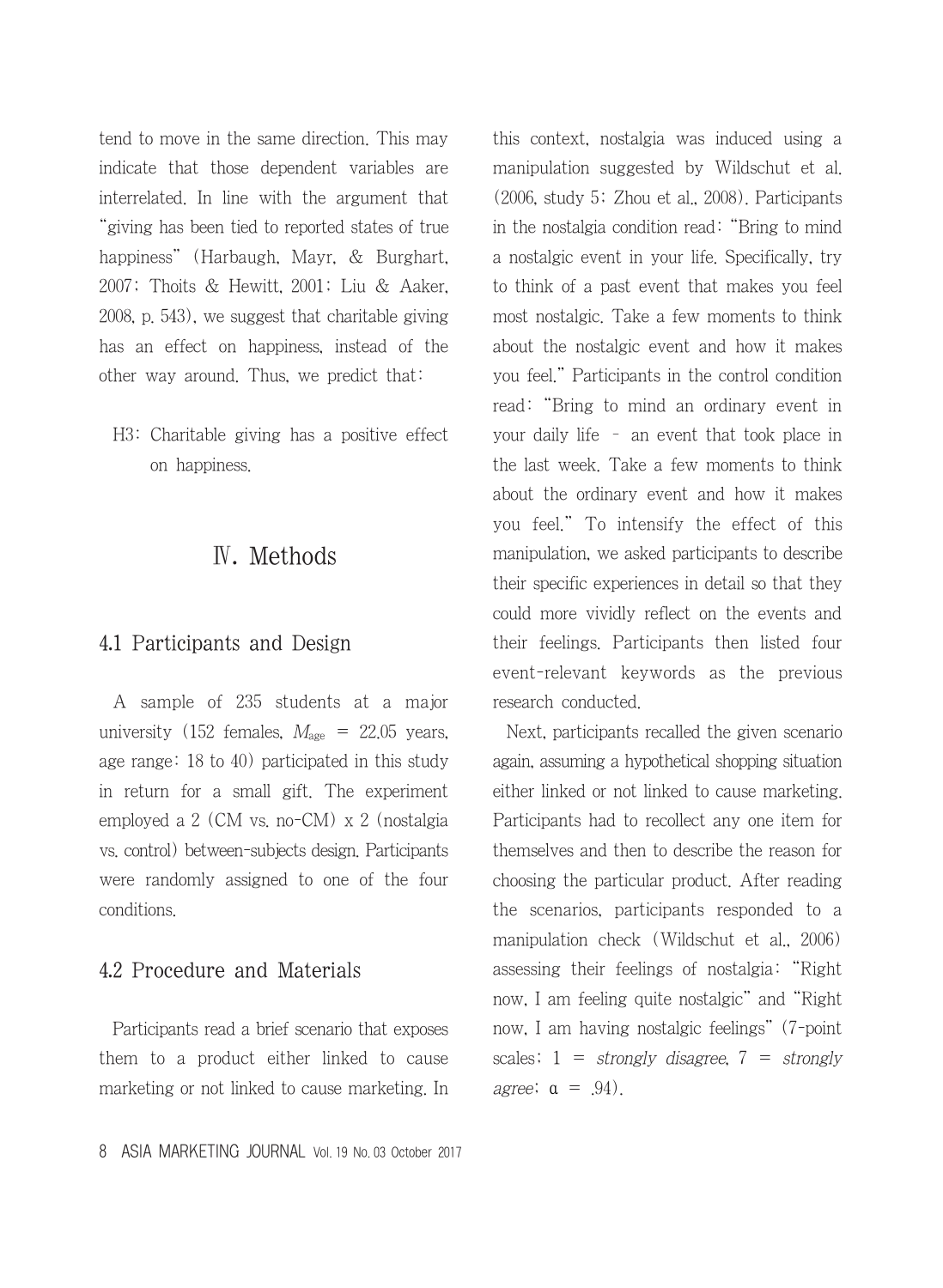After the manipulation check, participants read a description of a nonprofit organization that supports low-income children. This fictitious organization was named "The Dream Growing Class," and the brief description explained that the mission of this foundation is to sponsor young students in low-income families. Based on the questionnaire from Zhou et al. (2008), participants were asked to indicate how much money they would donate to this charity (in Korean currency) and how many hours they would volunteer as a teacher for this charity's after school class. In addition, participants rated their happiness with the item adapted from Krishna (2011): "After making the decisions that you did, how happy do you feel?" (7-point scale;  $1 = not happy at all, 7$ = very happy).

Finally, we measured nostalgia proneness to investigate the potential role of individual differences. Participants completed the Southampton Nostalgia Scale (SNS; Routledge, Arndt, Sedikides, & Wildschut, 2008), which consists of five items (one reversed scored). The measures were as follows: (1) "How often do you experience nostalgia?" (2) "How prone are you to feeling nostalgic?" (3) "Generally speaking, how often do you bring to mind nostalgic experiences?" (4) "Specifically, how often do you bring to mind nostalgic experiences? (R)" and (5) "How important is it for you to bring to mind nostalgic experiences?" (7-point scales;  $\alpha = .88$ ). After all, participants identified their gender and age.

# Ⅴ. Results

#### 5.1 Manipulation Check

A one-way ANOVA on the manipulation check for nostalgia indicated that the manipulation worked as expected. First of all, the two items  $(r(235) = 0.88, p \langle .000)$  were averaged to form a single index. Participants in the nostalgia condition showed that they felt more nostalgia than those in the control condition did  $(F(1, 233) = 131.04, p \leq .000)$ ;  $M_{\text{Nostalgia}}$  = 5.58 vs.  $M_{\text{Control}}$  = 3.29). For a more rigorous test on the manipulation check, a two-way ANOVA was run on perceived nostalgia for all conditions. Again, the result revealed a significant main effect of nostalgia priming on perceived nostalgia  $(F(1, 231))$  = 303.96,  $p \langle .036$ ). There was no significant main effect of cause marketing on perceived nostalgia  $(F(1, 231) = 1.27, p > .5)$  or interaction effect between CM and nostalgia priming on perceived nostalgia  $(F(1, 231))$  = 0.43,  $p > .5$ ).

### 5.2 Charitable Giving

The items assessing donations for time and money would function as formative indicators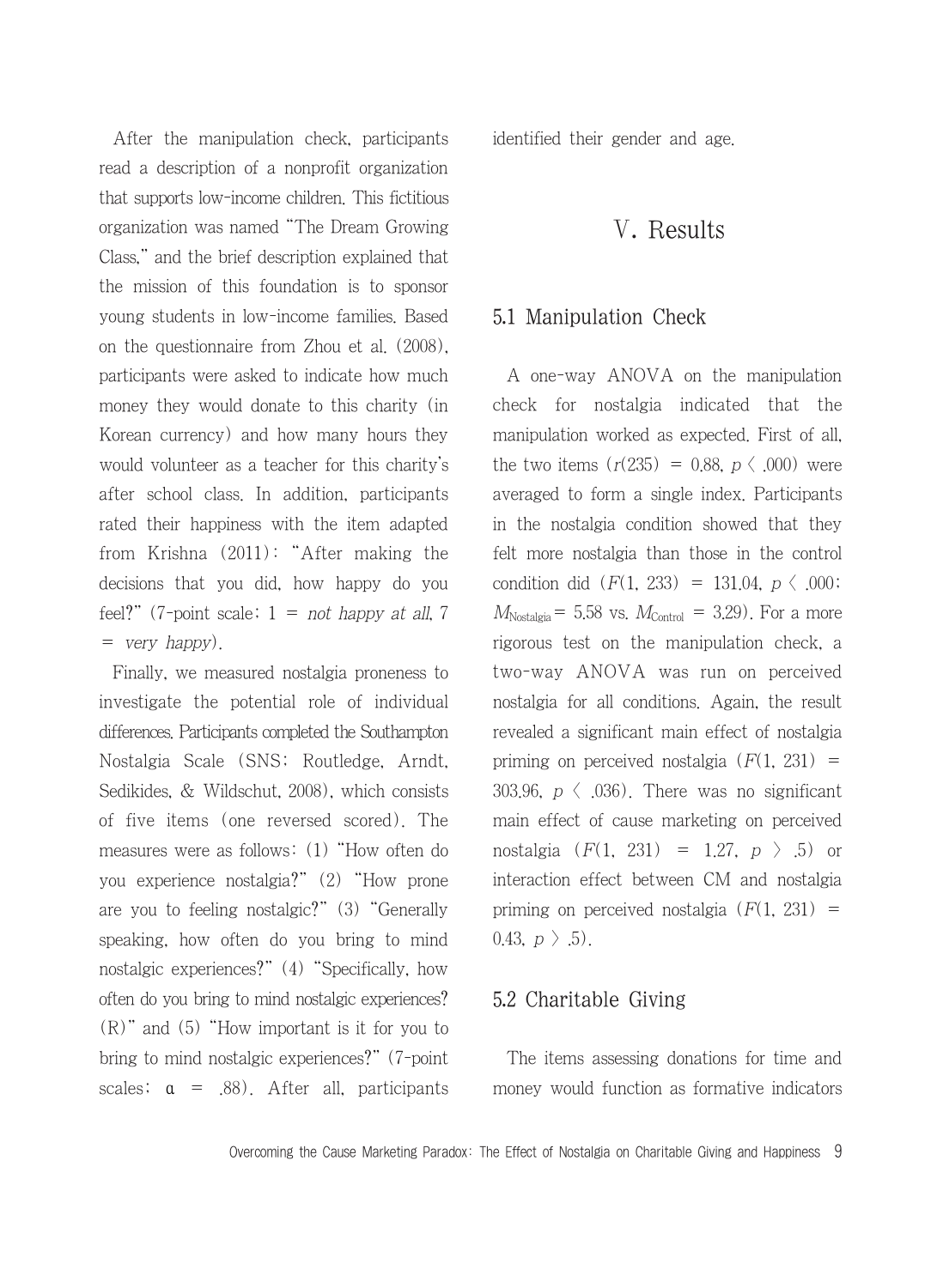(Bagozzi & Yi, 2012). We made a single index of charitable giving as in the study of Zhou et al. (2008). We first standardized both time and money scores into z-scores and then averaged them. This study employed the PROCESS macro (Hayes, 2012; Model 1, 5,000 resamples) to test our hypotheses. In the model, the presence of cause marketing  $(CM = 1,$  $no-CM = 0$ ) was the independent variable, the presence of nostalgia (nostalgia  $= 1$ , control  $= 0$ ) was the moderator, and charitable giving was the dependent variable. The result showed that the interaction effect of cause marketing and nostalgia on charitable giving was significant  $(\beta = 0.40; t(231) = 2.07, p \langle .04)$ . For a better understanding of this interaction, we examined the conditional effect of cause marketing on charitable giving by the presence of nostalgia. Particularly, in the control condition, cause marketing leads to lower charitable giving than no-cause marketing does  $(M_{CM/Control}$  $-0.24$  vs.  $M_{\text{No-CM/Control}} = -0.03$ , replicating the previous research (Krishna, 2011). However, in the nostalgia condition, cause marketing leads to greater charitable giving than no-cause marketing  $(M_{CM/Nostalgia} = 0.22$  vs.  $M_{No-CM/Nostalgia}$ = 0.03), showing the reverse pattern compared to the previous literature (Krishna, 2011). The finding supports hypothesis 1a and hypothesis 2a, indicating that there is a significant interaction effect of cause marketing and nostalgia on charitable giving (see Figure 2).

#### 5.3 Happiness

We also predicted that cause marketing would have a positive effect on happiness under the nostalgia condition. We tested this hypothesis using the PROCESS macro (Hayes, 2012; Model 1, 5,000 resamples), with the



<Figure 2> The effects of cause marketing and nostalgia on charitable giving

<sup>10</sup> ASIA MARKETING JOURNAL Vol. 19 No. 03 October 2017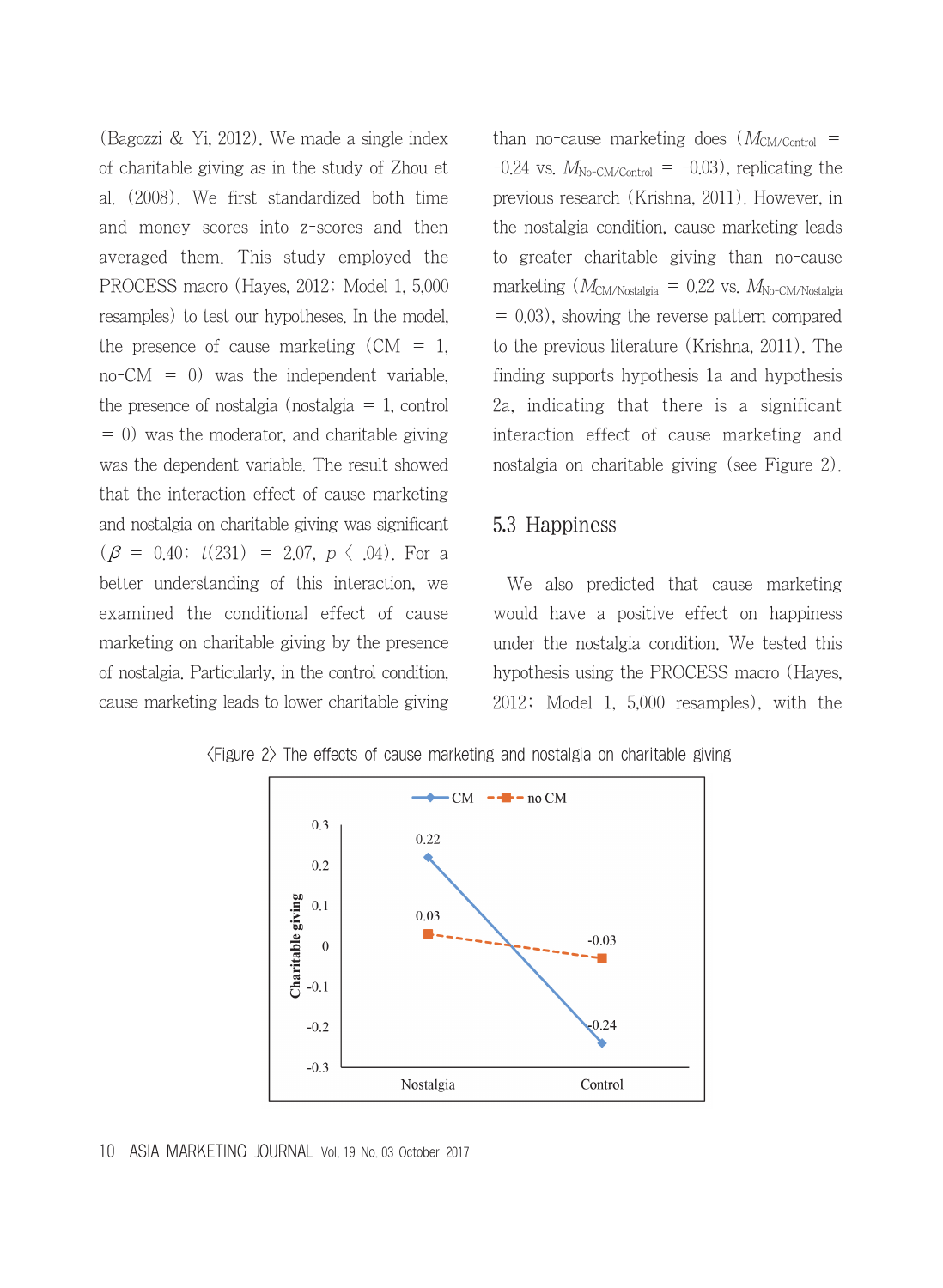presence of cause marketing  $(CM = 1,$  $no-CM = 0$  as the independent variable, the presence of nostalgia (nostalgia = 1, control = 0) as the moderator, and feeling of happiness as the dependent variable. The result revealed that the interaction effect of cause marketing and nostalgia on happiness was significant ( $\beta$  = 1.36;  $t(231)$  = 3.62,  $p \langle$ .000). In addition, we looked into the conditional effect of cause marketing on happiness by the presence of nostalgic feeling. Specifically, for the control condition, cause marketing leads to lower happiness after the donation than no-cause marketing  $(M_{CM/Control} = 5.27 \text{ vs. } M_{No-CM/Control}$ = 6.09), indicating the same result as in the prior research (Krishna, 2011). In contrast, under the nostalgia condition, cause marketing leads to greater happiness through charity giving  $(M_{\text{CM/Notalgia}} = 6.75 \text{ vs. } M_{\text{No-CM/Notalgia}})$  = 6.21) than no-cause marketing, again illustrating the reverse effect. The result supports hypothesis 1b and hypothesis 2b, suggesting a significant interaction effect of cause marketing and nostalgia on happiness (see Figure 3).

## 5.4 Charitable Giving to Happiness

Although we originally assumed charitable giving and happiness as two dependent variables, it is reasonable to postulate that those two variables might affect each other. To identify the relationship between charitable giving and happiness, we performed a mediated moderation analysis using the PROCESS macro (Hayes, 2012; Model 8, 5,000 resamples), with the presence of cause marketing as the independent variable, the presence of nostalgia as the first-stage moderator, charitable giving



<Figure 3> The effects of cause marketing and nostalgia on happiness

Overcoming the Cause Marketing Paradox: The Effect of Nostalgia on Charitable Giving and Happiness 11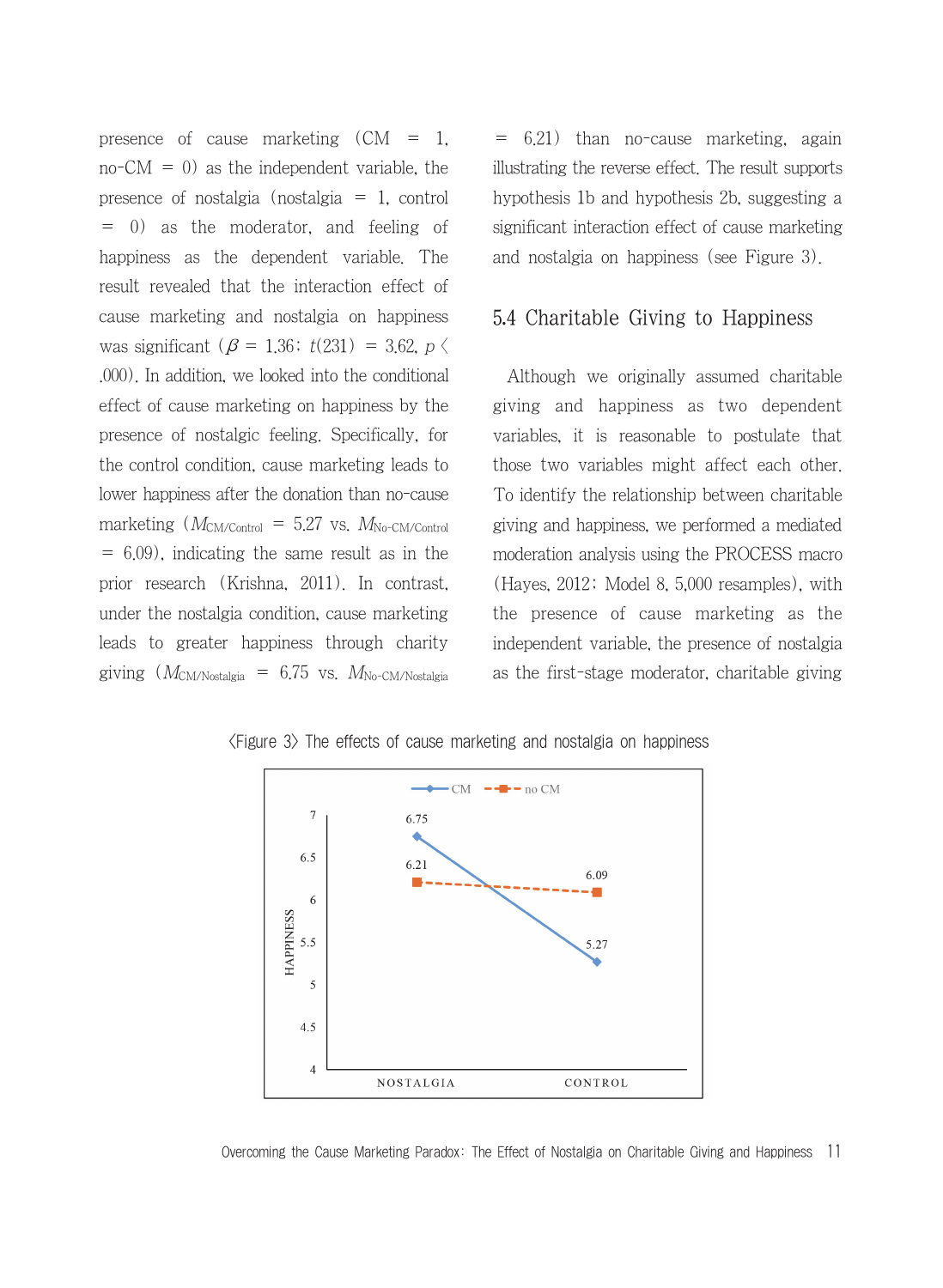as the mediator, and feeling of happiness as the dependent variable. Providing support for this mediated moderation model, cause marketing and nostalgia had a significant interaction effect on charitable giving ( $\beta = 0.40$ ; t(231)  $= 2.07, p \langle .040 \rangle$ . In turn, charitable giving had a significant effect on happiness ( $\beta$  = 0.38;  $t(231) = 3.30, p \lt 0.001$ , while the cause marketing and nostalgia interaction also predicted happiness ( $\beta = 1.21$ ;  $t(231) = 3.27$ ,  $p \langle 001 \rangle$ . Finally, the index of moderated mediation did not include zero, confirming a significant mediation through this path ( $\beta$  = 0.15;  $95\%$  CI = 0.02 to 0.37). Hence, we can conclude that cause marketing has an indirect effect on happiness via charitable giving, supporting the previous argument that people view charity as a means of enhancing happiness (Liu & Aaker, 2008). Therefore, results supported hypothesis 3 that charitable giving has a positive effect on happiness (see Figure 4).

## 5.5 The Role of Nostalgia Proneness

In order to investigate the role of individual differences in chronic nostalgia proneness, we asked participants to complete the Southampton Nostalgia Scale (SNS; Routledge et al., 2008). We ran the PROCESS macro (Hayes, 2012; Model 1, 5,000 resamples), with the presence of cause marketing as the independent variable, the presence of nostalgia as the moderator, charitable giving and happiness as the dependent variables, and nostalgia proneness as the





#### 12 ASIA MARKETING JOURNAL Vol. 19 No. 03 October 2017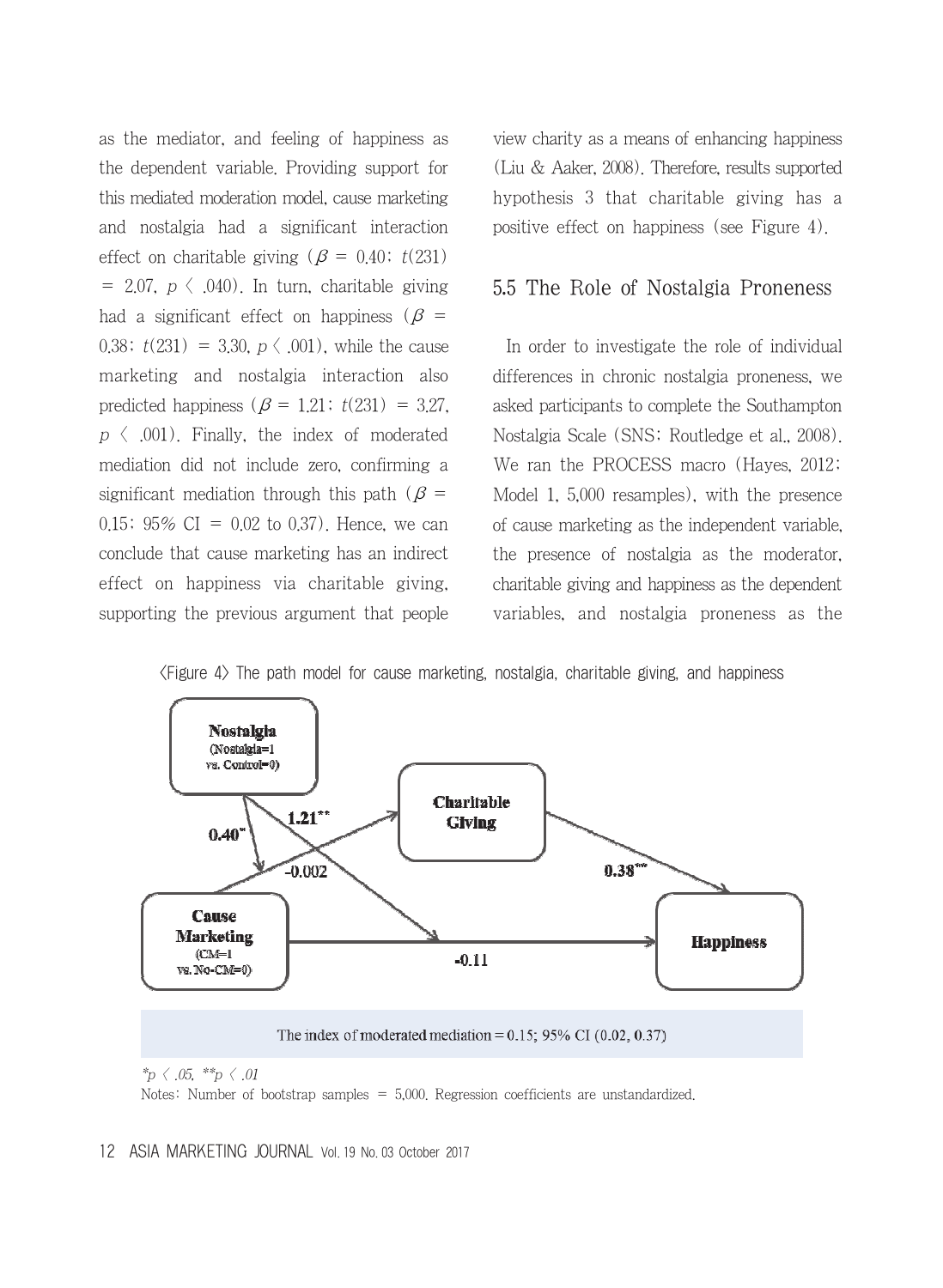covariate. First, nostalgia proneness has a significant effect on charitable giving ( $\beta$  = 0.09;  $t(230) = 2.33$ ,  $p \langle .021$ , and the interaction effect of cause marketing and nostalgia on charitable giving was still significant after controlling for nostalgia proneness ( $\beta = 0.49$ ;  $t(230) = 2.57, p \in .011$ ;  $M_{\text{CM/Nostalgia}} = 0.24$  vs.  $M_{\text{No-CM/Nostalgia}} = -0.03$  vs.  $M_{\text{CM/Control}} = -0.25$ vs.  $M_{\text{No-CM/Control}} = -0.03$ . That is, nostalgia proneness can increase charitable giving, as well as situational priming of the nostalgic event. However, in terms of happiness, nostalgia proneness has no significant effect on happiness  $(\beta = 0.09; t(230) = 1.11, p > .3)$  while the interaction effect of cause marketing and nostalgia on happiness was statistically significant  $(\beta = 1.43; t(230) = 3.78, p \langle .000; M_{\text{CM/Nostalgia}} \rangle)$  $= 6.77$  vs.  $M_{\text{No-CM/Nostalgia}} = 6.18$  vs.  $M_{\text{CM/Control}} =$ 5.26 vs.  $M_{\text{No-CM/Control}} = 6.10$ . This result means that nostalgia proneness per se cannot increase happiness. In other words, nostalgia proneness as an individual difference cannot be a powerful driver for increasing charitable giving and happiness. Rather, the effects of situational priming of nostalgic feelings were sufficiently strong enough to promote charitable giving and happiness in the donation context.

# Ⅵ. Discussion

This research demonstrates that cause

marketing can increase charitable giving when one's nostalgic event is primed. This work provides theoretical implications in several areas. First, the current research is contrary to the cause marketing paradox predicting that cause marketing reduces consumers' charitable giving and happiness. By identifying the situation when cause marketing enhances charitable giving, this research challenges the dominance of the cause marketing paradox. That is, this study expands the scope of prior research by providing a novel perspective that contradicts the common belief in the cause marketing literature and the licensing effect. Second, this research enriches the nostalgia– charity giving literature by linking with cause marketing. According to the prior investigations, cause marketing triggers selfish motivation unlike direct donation or philanthropy (Krishna, 2011). However, we find that when prosocial behavior is encouraged by inducing nostalgia, using CM products can promote subsequent donations. Moreover, this research identifies that increased charitable giving enhances happiness ultimately. In all these processes, we also examine the role of nostalgia proneness in the context of situationally induced nostalgia.

In addition to the theoretical contributions, the present study would have managerial implications for corporate social responsibility (CSR). First, marketing managers should carefully select products for cause marketing. In line with previous findings, the current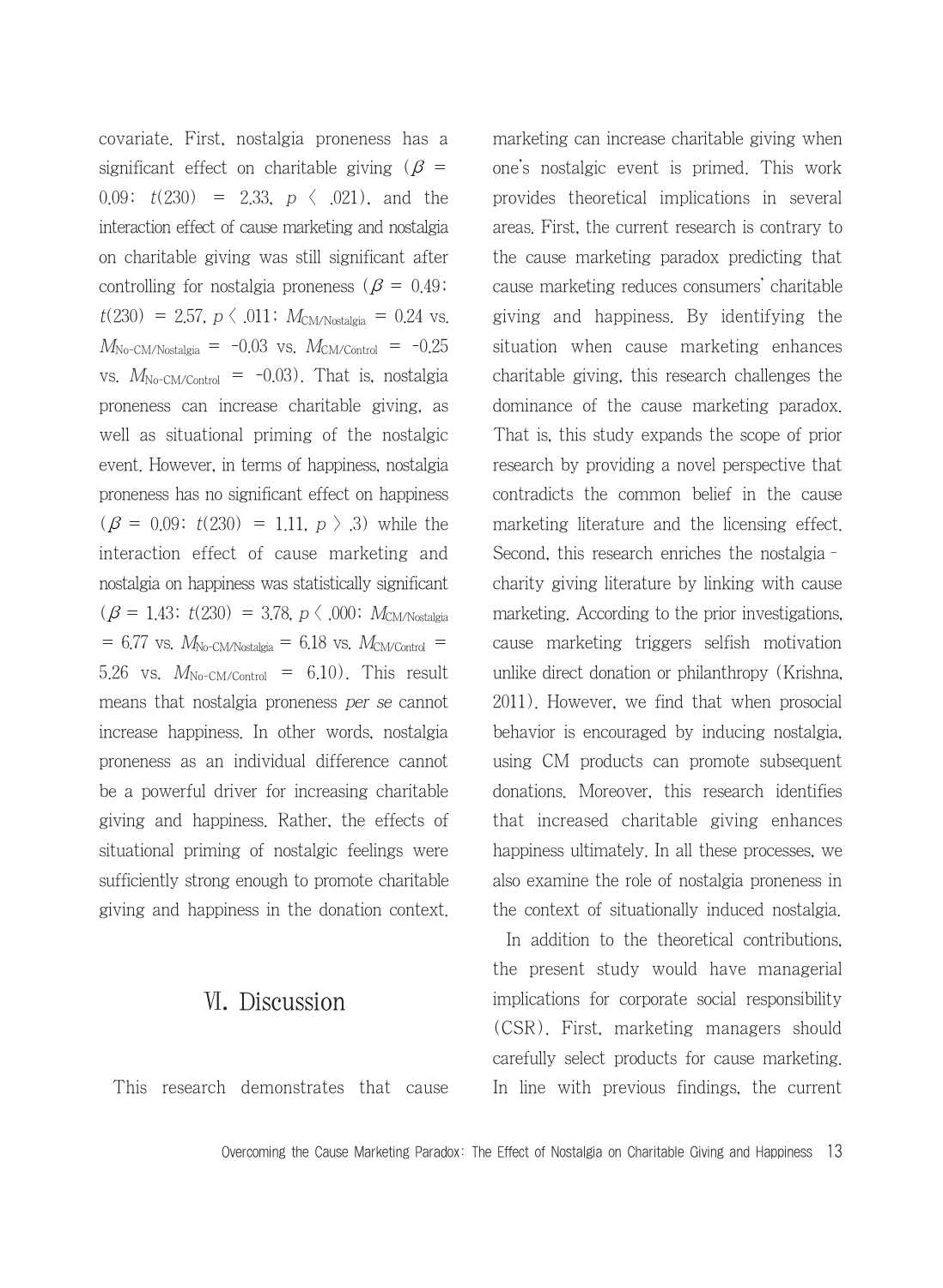research corroborates that supporting a cause through the purchase of contemporary products diminishes subsequent charitable intentions and happiness. On the other hand, supporting a cause through the purchase of nostalgic products could enhance overall charitable giving and thus donors' happiness. Therefore, marketers need to elaborate their cause marketing strategies by using retrospective items that make consumers reminiscent of the past.

Second, we found that the impact of situationally primed nostalgia on charitable giving was greater than that of chronic nostalgia proneness. This implies that there is a great deal of room for marketers to draw out consumers' responses in certain contexts. Therefore, they should dissolve nostalgia into the CM products to encourage the charity donation, thereby enhancing the donors' happiness. As a memory marker that vividly and constantly reminds one of the valued past, a nostalgic product can promote altruistic behavior by making consumers engaged in memories beyond the simple possession of the product.

The current research has some limitations and opportunities for future research. For instance, it did not directly examine the mechanism underlying the interaction effect of cause marketing and nostalgia. This interaction effect may be explained with the following logic. Cause marketing with nostalgia priming renders the product with a nostalgic characteristic, and this nostalgic product functions as a memory marker that assists in making nostalgic moments more vivid in comparison with the situation of buying nothing or buying a contemporary product. It would be interesting if we can substantiate the exact mechanism.

Future research may investigate the role of nostalgic narratives. The content of the nostalgic episode may be related to the charity target or not. In the experiment, we suggested a nonprofit organization for low-income children as the target charity, expecting that the organization's nature would match participants' nostalgic episodes. Since we recruited participants from a university, most of them were in their early twenties, meaning that they were easy to bring up childhood memories as a nostalgic event. Therefore, we postulated a general case covering the match between the content of the nostalgic episode and the target charity, and thus the result was clear and converged into one conclusion. However, several questions may arise. First, if the content of the nostalgic episode is not congruent with the target charity, will the nostalgic engagement still lead to greater donations toward the non-matching target? If not, does it do only when the nostalgic recollection is linked to a specific charity? Second, does it matter whether nostalgia is induced by one's real and experienced events (i.e., personal nostalgia) or by yet-to-beexperienced cues (i.e., vicarious nostalgia)? One may wonder whether nostalgic memories never experienced but merely shared with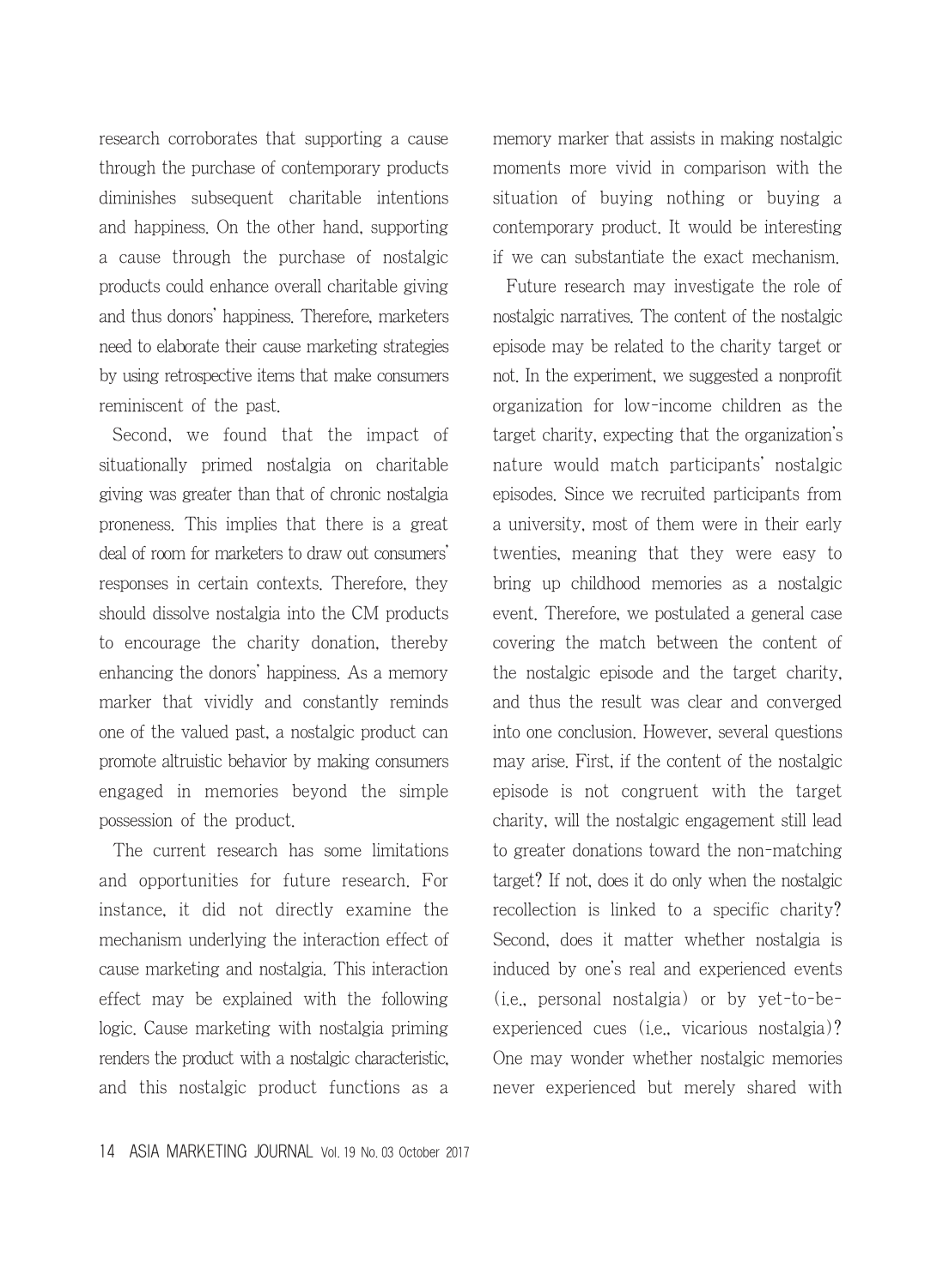contemporaries would have the same effects as real and experienced memories in the donation context. Answers to these research questions would bring useful implications.

Lastly, we collected data from young college students, who are relatively less sensitive to nostalgia. We took this step in order to induce the effect of nostalgia through situational priming only and thereby to obtain conservative results. Davis (1979) report that older people tend to be nostalgic. Batcho (1995) note that, as part of the normal aging process, nostalgia is closely related to life stage, with individuals in the later life stage feeling greater levels of nostalgia. Hence, we cautiously predict that our findings would also exist or be even more powerful among older people. Future research could confirm this prediction by recruiting participants in various ages.

> $\langle$ Received June 29. 2017 $\rangle$ <Accepted October 27. 2017>

# References

- Ahn, H.-K., Liu, M. W., & Soman, D. (2009). Memory markers: How consumers recall the duration of experiences. Journal of Consumer Psychology, 19(3), 508-516.
- Bagozzi, R.P., & Yi, Y. (2012). Specification, estimation, and interpretation of structural equation models. Journal of the Academy

of Marketing Science, 40(1), 8-34.

- Batcho, K. I. (1995). Nostalgia: A psychological perspective. Perceptual and Motor Skills, 80(1), 131-143.
- Batson, C. D. (1987). Prosocial motivation: Is it ever truly altruistic? Advances in Experimental Social Psychology, 20, 65- 122.
- Batson, C. D., & Shaw, L. L. (1991). Evidence for altruism: Toward a pluralism of prosocial motives. Psychological Inquiry, 2(2), 107- 122.
- Baumeister, R. F., & Leary, M. R. (1995). The need to belong: Desire for interpersonal attachments as a fundamental human motivation. Psychological Bulletin, 117(3), 497-529.
- Cialdini, R. B., Schaller, M., Houlihan, D., Arps, K., Fultz, J., & Beaman, A. L. (1987). Empathy-based helping: Is it selflessly or selfishly motivated? Journal of Personality and Social Psychology, 52(4), 749-758.
- Davis, F. (1979). Yearning for yesterday: A sociology of nostalgia: Free Press.
- Dunn, E. W., Aknin, L. B., & Norton, M. I. (2008). Spending money on others promotes happiness. Science, 319(5870), 1687-1688.
- Flaherty, K., & Diamond, W. (1999). The impact of consumer's mental budgeting on the effectiveness of cause-related marketing. Paper presented at the American Marketing Association. Conference Proceedings.

Harbaugh, W. T., Mayr, U., & Burghart, D. R.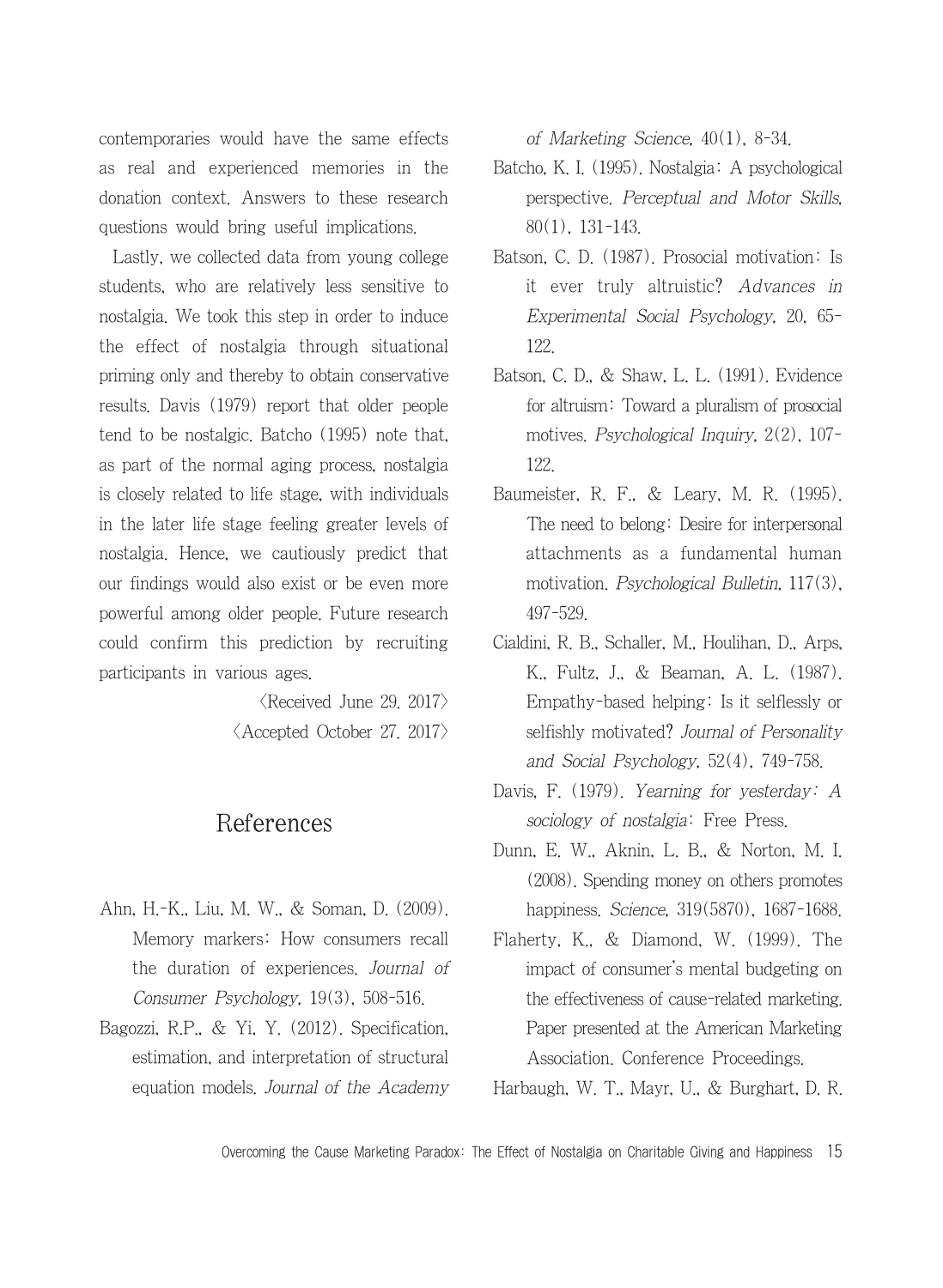(2007). Neural responses to taxation and voluntary giving reveal motives for charitable donations. Science, 316(5831), 1622-1625.

- Hayes, A. F. (2012). PROCESS: A versatile computational tool for observed variable mediation, moderation, and conditional process modeling. [White paper]. Retrieved from http://www.afhayes.com.
- Holak, S. L., & Havlena, W. J. (1992). Nostalgia: An exploratory study of themes and emotions in the nostalgic experience. Advances in Consumer Research, 19, 380- 387.
- Holbrook, M. B., & Schindler, R. M. (1991). Echoes of the dear departed past: Some work in progress on nostalgia. Advances in Consumer Research, 18, 330-333.
- Holbrook, M. B., & Schindler, R. M. (2003). Nostalgic bonding: Exploring the role of nostalgia in the consumption experience. Journal of Consumer Behaviour, 3(2), 107-127.
- Khan, U., & Dhar, R. (2006). Licensing effect in consumer choice. Journal of Marketing Research, 43(2), 259-266.
- Krishna, A. (2011). Can supporting a cause decrease donations and happiness? The cause marketing paradox. Journal of Consumer Psychology, 21(3), 338-345.
- Kundera, M. (1999). Immortality: Harper Collins.
- Lasaleta, J. D., Sedikides, C., & Vohs, K. D. (2014). Nostalgia weakens the desire for money. Journal of Consumer Research, 41

(3), 713-729.

- Leary, M. R., & Baumeister, R. F. (2000). The nature and function of self-esteem: Sociometer theory. Advances in Experimental Social Psychology, 32, 1-62.
- Lichtenstein, D. R., Drumwright, M. E., & Braig, B. M. (2004). The effect of corporate social responsibility on customer donations to corporate-supported nonprofits. Journal of Marketing, 68(4), 16-32.
- Liu, W., & Aaker, J. (2008). The happiness of giving: The time-ask effect. Journal of Consumer Research, 35(3), 543-557.
- Loveland, K. E., Smeesters, D., & Mandel, N. (2010). Still preoccupied with 1995: The need to belong and preference for nostalgic products. Journal of Consumer Research, 37(3), 393-408.
- Mazar, N., & Zhong, C.-B. (2010). Do green products make us better people? Psychological Science, 21(4), 494-498.
- Mikulincer, M., Florian, V., & Hirschberger, G. (2003). The existential function of close relationships: Introducing death into the science of love. Personality and Social Psychology Review, 7(1), 20-40.
- Mikulincer, M., Shaver, P. R., Gillath, O., & Nitzberg, R. A. (2005). Attachment, caregiving, and altruism: Boosting attachment security increases compassion and helping. Journal of Personality and Social Psychology, 89 (5), 817-839.
- Robinson, S. R., Irmak, C., & Jayachandran, S.